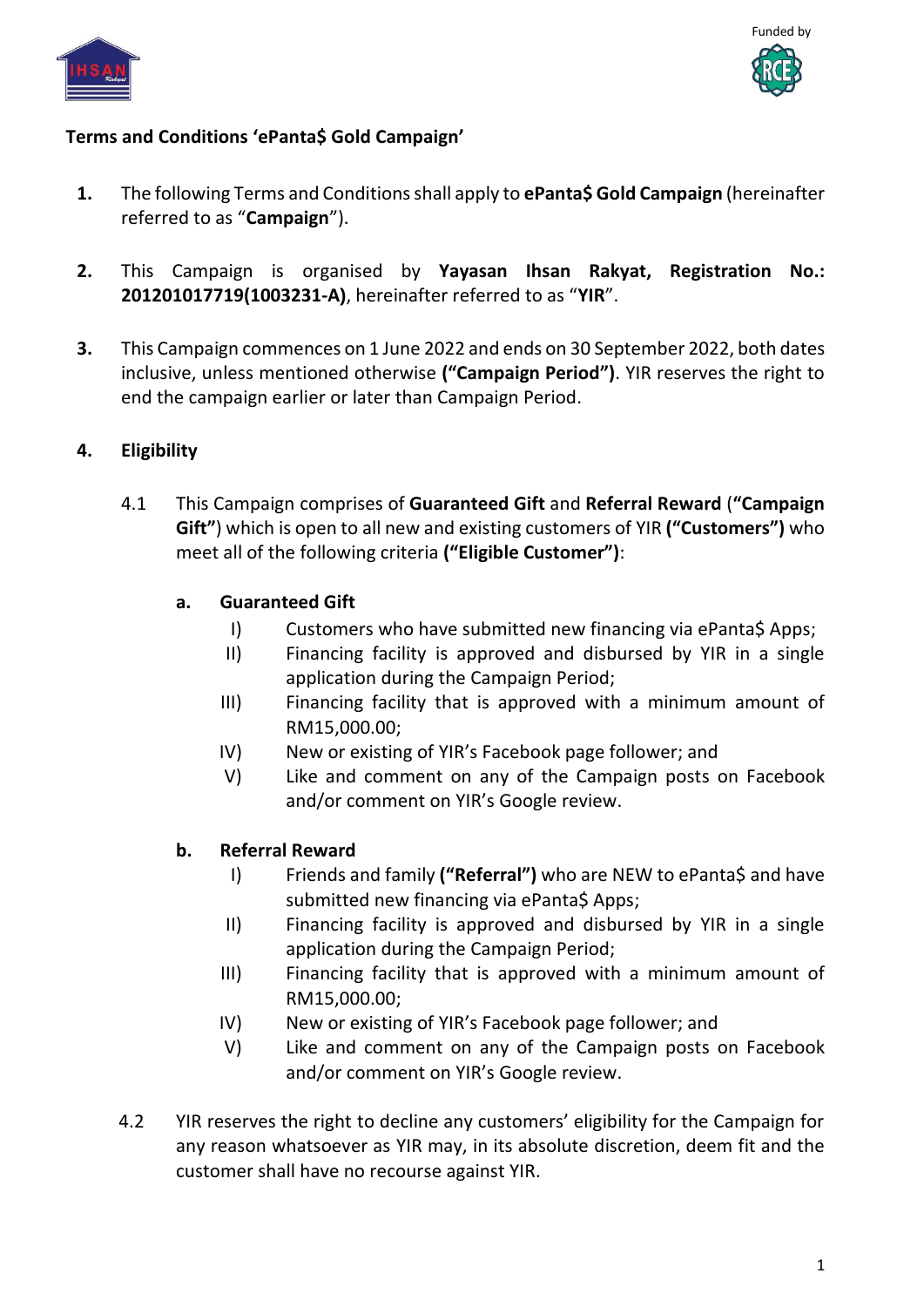



### **4. Eligibility (Cont'd)**

- 4.3 Without limiting the foregoing, the following customers are excluded from the scope of Eligible Customer(s) and are not eligible to participate in this Campaign:
	- a. Customers who have committed or are suspected of committing any fraudulent or wrongful acts in relation to any of the financing facilities granted by YIR; and
	- b. Persons who are or have become mentally unsound, deceased, adjudicated bankrupt or have legal proceedings of any nature instituted against them.

#### **5. Campaign Mechanics**

5.1 The Eligible Customer(s) who meet the criteria in clause 4.1 above during the Campaign Period will be offered a Guaranteed Gift and will automatically become a referrer who is also eligible to win a Referral Reward ("**Referrer**").

#### **a. Guaranteed Gift**

- I) The Guaranteed Gift is ONE (1) unit of 2 grams gold bar.
- II) All Eligible Customer(s) are entitled to only ONE (1) Guaranteed Gift throughout the Campaign Period and subject to the Terms and Conditions herein.

### **b. Referral Reward**

Only Referrers who refer new customers to ePanta\$ to apply financing on the platform using the referral code are eligible to win in accordance with the tier of referral rewards below.

**No. of successful referral(s) Referral Reward (Gold bar)** 1 1 gram 2 2 grams 3 5 grams 4 7 grams 5 10 grams Accumulating reward until the end of Campaign Period

Tier of referral rewards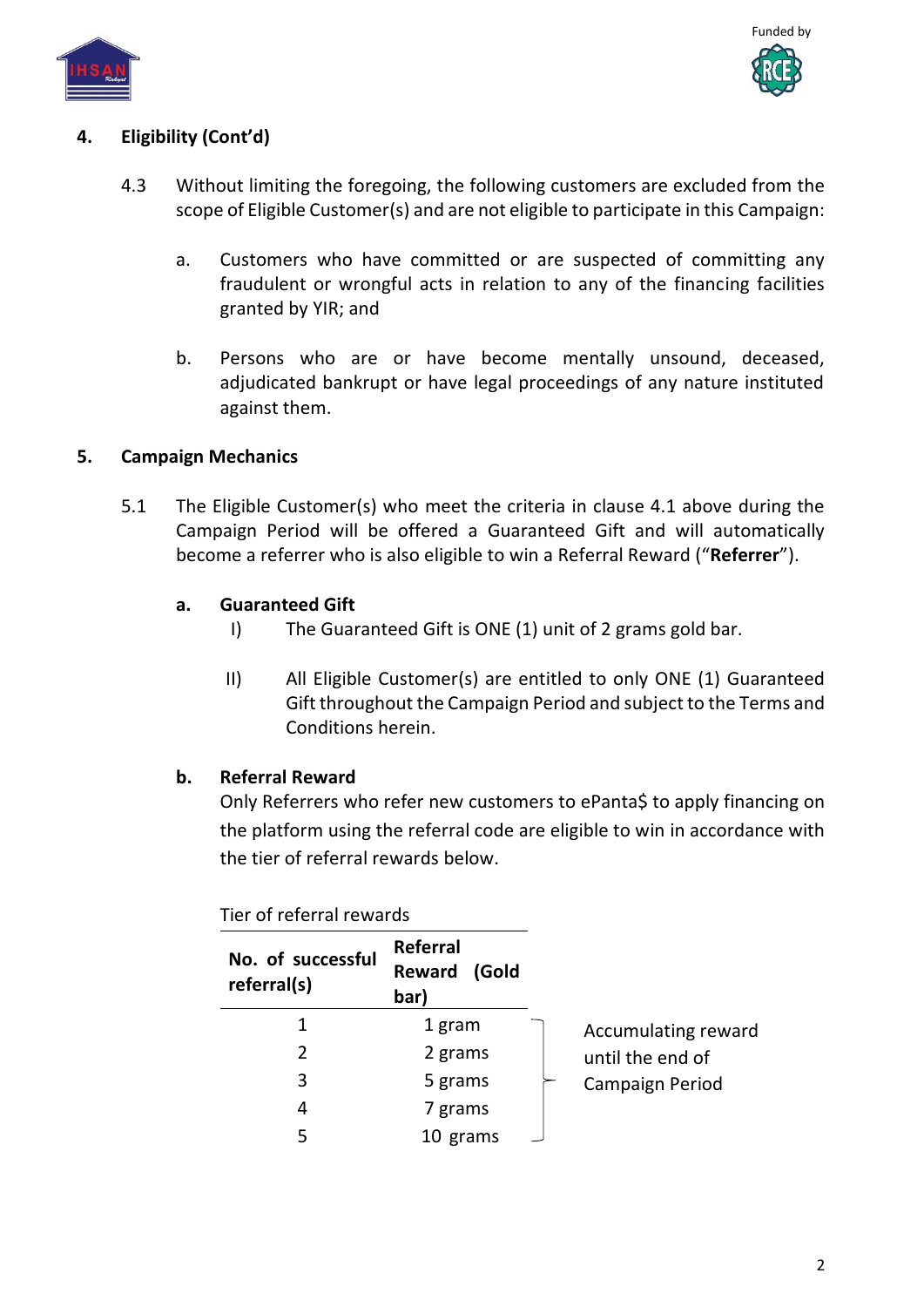



### **5. Campaign Mechanics (Cont'd)**

- 5.2 The campaign process is as follows:
	- a) Every successful disbursement with a minimum amount of RM15,000 through ePanta\$ will receive a Guaranteed Gift**.**
	- b) **A referral code** will be given through call or WhatsApp to the disbursed customer who will automatically become a Referrer.
	- c) The Referrer will **provide the referral code to friends and family.**
	- d) **The Referral** must be a **customer who is new to ePanta\$ application** only.
	- e) A Referral who is interested to apply financing is required to provide the **referral code received** from the Referrer to YIR at the point of application and before disbursement.
	- f) Once the Referral is disbursed with a minimum amount of RM15,000 ("**Successful Referral**"), the Referrer is **eligible to win the Referral Reward for every disbursement** from the Successful Referrals (based on the tier of referral rewards in clause 5.1).
	- g) **Total number of Successful Referrals** will be accumulated until the end of the Campaign Period. The maximum Referral Reward is capped at 10 grams of gold bar per Referrer only, even if the number of Successful Referrals exceeds five (5) in total.



- 5.3 Picture(s) of the Guaranteed Gift and Referral Reward published in any advertisement, promotional, publicity and other materials relating to or in connection with the Campaign is/ are solely for illustration purposes only.
- 5.4 For any dispute in relation to the quality or warranty of the Guaranteed Gift, Referral Reward or any Terms and Conditions in respect thereof, the Eligible Customer(s) shall deal directly with the authorised merchant who will be identified to the Eligible Customers upon redemption of the Campaign Gift. YIR shall not be held responsible or liable for the quality or warranty of the Campaign Gift, or any Terms and Conditions in respect thereof.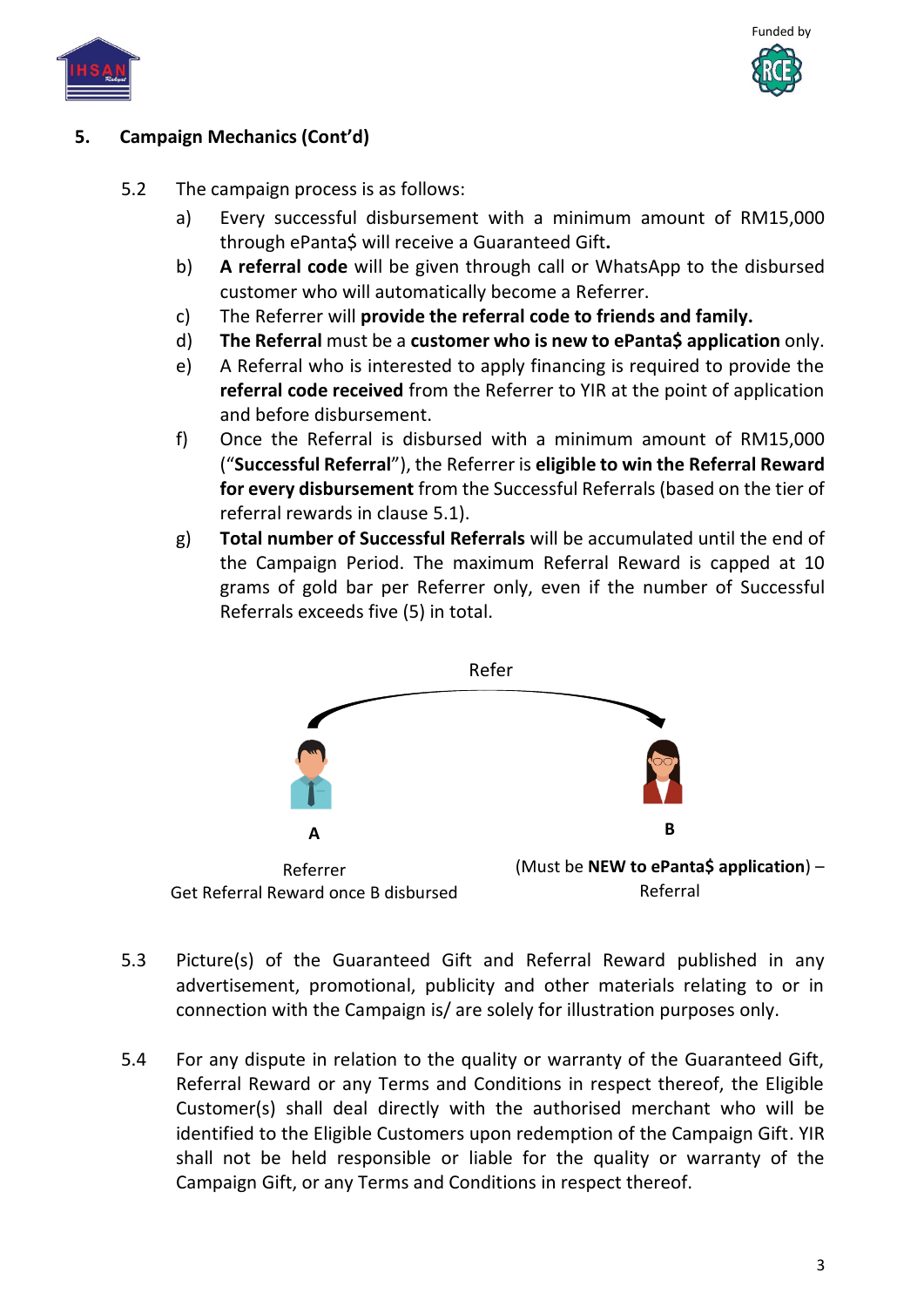



### **5. Campaign Mechanics (Cont'd)**

- 5.5 Campaign Gift will be given within thirty (30) working days from the end of the Campaign Period or at any time deemed appropriate by YIR to determine the Eligible Customer(s).
- 5.6 The Eligible Customer(s) will be informed either in writing, email, SMS, telephone, or website announcement at [www.YIR.com.my](http://www.yyp.com.my/) or official Facebook page of YIR at PortalRasmiYIR.
- 5.7 It is the responsibility of the Eligible Customer(s) to ensure that the contact details provided to YIR are current and updated. YIR shall not be responsible for any loss (including loss of opportunity and consequences of such actions) suffered in the event the contact details of the Eligible Customer(s) in YIR's records are not current or updated.
- 5.8 YIR reserves the absolute right to withdraw the Campaign Gift in any event if the Eligible Customer(s) cannot be contacted.
- 5.9 Any cost associated to the ownership of the Campaign Gift and cost of expenses (if any) regarding the collection of Campaign Gift offered to the Eligible Customer(s) shall be borne by the Eligible Customer(s) at their own cost.
- 5.10 By participating in this Campaign, the Eligible Customer(s) hereby agree and consent to allow his/her personal data being collected, processed and used by YIR in accordance with Privacy Notice, which may be viewed on [www.YIR.com.my](http://www.yyp.com.my/) ("**YIR's Privacy Notice**").

# **6. Terms and Conditions**

- 6.1 By participating in this Campaign, the Eligible Customer(s) agree to be legally bound by the Terms and Conditions herein and the decisions of the organisers (YIR).
- 6.2 The record of transactions conducted by YIR in respect of the amount of financing undertaken by Eligible Customer(s) and the final list of Eligible Customer(s) selected shall be final and conclusive.
- 6.3 YIR reserves the right to select additional Eligible Customer(s) to substitute the Eligible Customer(s) who may be uncontactable, ineligible or disqualified for any reason whatsoever throughout the Campaign Period.